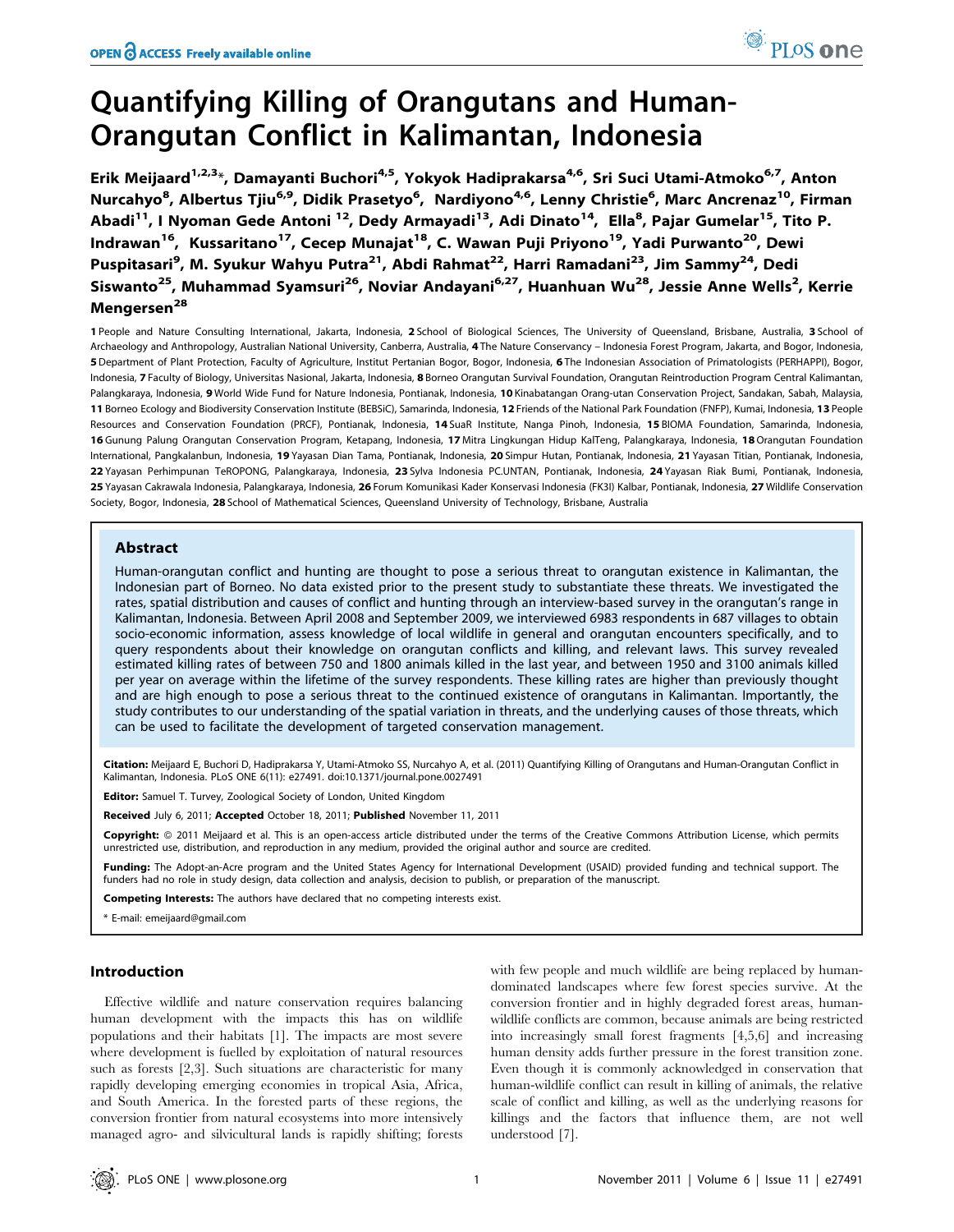Orangutans (Pongo sp.) are a good example of an understudied species regarding hunting and agricultural conflict. Anecdotal information suggests that hunting of orangutans is common, at least in parts of their range [8], and hunting is thought to have been a main factor in historic population declines [9,10]. Still, such studies are suggestive for present hunting levels only and there are no quantitative data on hunting that could support the hypothesis that hunting is currently a major factor in the decline of orangutan populations. Similarly, conservationists assume that people and orangutans clash over agricultural resources, sometimes resulting in orangutan killing, but the data to substantiate this assumption and quantify its impacts on the population are lacking [4,11,12]. Because both orangutan species  $(P.$  pygmaeus and  $P.$  abelii) are threatened with extinction in the wild [13], understanding the severity of different threats to these species, the spatial variation of those threats, and their underlying socio-cultural and ecological factors, are crucial for effective conservation.

This study aims to address the lack of quantitative information on human-induced orangutan mortality and human-orangutan conflicts and the socio-cultural and ecological factors that influence these factors. We conducted an interview-based survey among villagers living in the orangutan's range in Kalimantan, the Indonesian part of the island of Borneo. The objective of this particular paper is to understand the threats and the underlying drivers of orangutan killing in three Kalimantan provinces. We specifically focus on the role of conflict between orangutans and people over agricultural resources (i.e., crop raiding, which sometimes results in the killing of orangutans), and the role of hunting of orangutans for meat, pets, and other reasons.

We aimed to answer the following research questions: (1) What are the demographic characteristics of the sampled human population?; (2) When and where have orangutans been sighted?; (3) What is the level of reported agricultural conflict with orangutans and how is this related to social and ecological variables?; (4) What is the level of reported killing of orangutans and how is this related to social and ecological variables?; (5) What is the nature of knowledge of Indonesian and customary (indigenous) law among survey respondents, and how is this related to reported killing?; and (6) What are the overall estimated killing rates, based on the survey data?

## Methods

### Ethics statement

The interview survey approach was reviewed and approved by the Nature Conservancy social science specialist. Participants in the surveys were informed of the goal of the interviews and assured that the data would be analysed anonymously.

#### Survey design

The survey was conducted in the 15-month period of April 2008 to September 2009, and covered three provinces in Kalimantan, where orangutans were known to occur: West, Central and East Kalimantan. Data were analysed over the seven months following the last survey. The survey involved collaboration by 18 conservation NGOs and was managed by The Nature Conservancy (TNC), the Association of Indonesian Primatologists (PERHAPPPI) and the Directorate of Forest Protection and Nature Conservation (PHKA), Ministry of Forestry. The survey area encompassed all regions with suspected orangutan presence, excluding specified areas (national parks) for which some information on hunting and human-orangutan conflict already existed. We sampled at the village level, as defined by the Indonesian Government Regulation No. 72 of 2005, which

excludes cities. From the 4200 villages in all of Kalimantan, 1717 villages were identified that occur within the orangutan's distribution range (Figure 1). The distribution range was estimated by taking the 2004 Population and Habitat Viability Assessment (PHVA) distribution range [14] and buffering it with a 5 km zone around the range periphery [15]. Of these 1717 villages, 40% were selected as a stratified random sample (across high/medium/low risks of land use change), using an online random generator (http://www.randomizer.org/), resulting in a final selection of 687 villages.

The survey design was based on a questionnaire delivered to 10 residents in each of the villages surveyed (except in a small number of villagers where fewer than 10 respondents were available). Prior to the survey, information was collected about the village (age of village, number of families, number of schools, percentages of main religions, and main agricultural activities). The survey questionnaire comprised 32 questions and 34 optional subquestions that were divided into a number of sections focusing on basic information (e.g., age, sex, religion, ethnicity of respondent), assessment of interviewee reliability (see below), questions on perceptions and experiences relating to orangutans (including orangutan encounters, occurrence of crop raiding, and killing), knowledge of national and customary laws, and forest use (e.g., reasons for entering forests, frequencies and length of forest trips). The detailed questionnaires are available in [15].

#### Caveats of interview-based surveys

As in other disciplines, problems with biases and data quality may arise at any of the three main phases of an interview survey. At the design stage, questions can be raised about the sampling frame and sampling scheme (did the people we talked to accurately represent the broader target population?), the questionnaire (were questions well posed or potentially leading?), and the survey preparation (was a pilot study conducted, and how well were interview teams prepared?). At the data acquisition stage, key potential issues relate to data collection (e.g., were the data recorded faithfully?), respondent selection (e.g., did non-respondents differ meaningfully from respondents, or did respondents selected in different ways differ in their responses?), respondent reliability (could they reliably identify the focal species?) and respondent recall (did respondents give consistent replies about an event?). Finally, at the analysis stage, care must be taken to assess data quality, develop appropriate metrics, deal with missing data, choose appropriate statistical methods and models for estimation and inference, assess the sensitivity of the results and inferences, and produce accurate estimates of population-level variables, based on the sample statistics. In the implementation of this survey, we gave all these potential sources of bias considerable thought, and we have argued elsewhere that based on these precautions we consider our data a reliable reflection of reality (see [15], for a detailed description of the survey methodology).

#### Spatial Analysis

To better understand the physical and geopolitical factors that influence orangutan killing, we compared the locations of reported killings and agricultural conflicts with a range of environmental factors (e.g., altitude, vegetation cover, rivers), and land use (e.g., timber concessions, oil palm concessions). We used GIS Software ArcGIS 9.3 (ESRI 2009) to measure the nearest (Euclidean) distances from the GPS points recorded for each village in the survey, to the boundaries of specified concession types (oil palm plantation, logging concession, timber estate) and protected forest (including national parks and nature reserves). Elevation and distance to the nearest river system were also calculated. The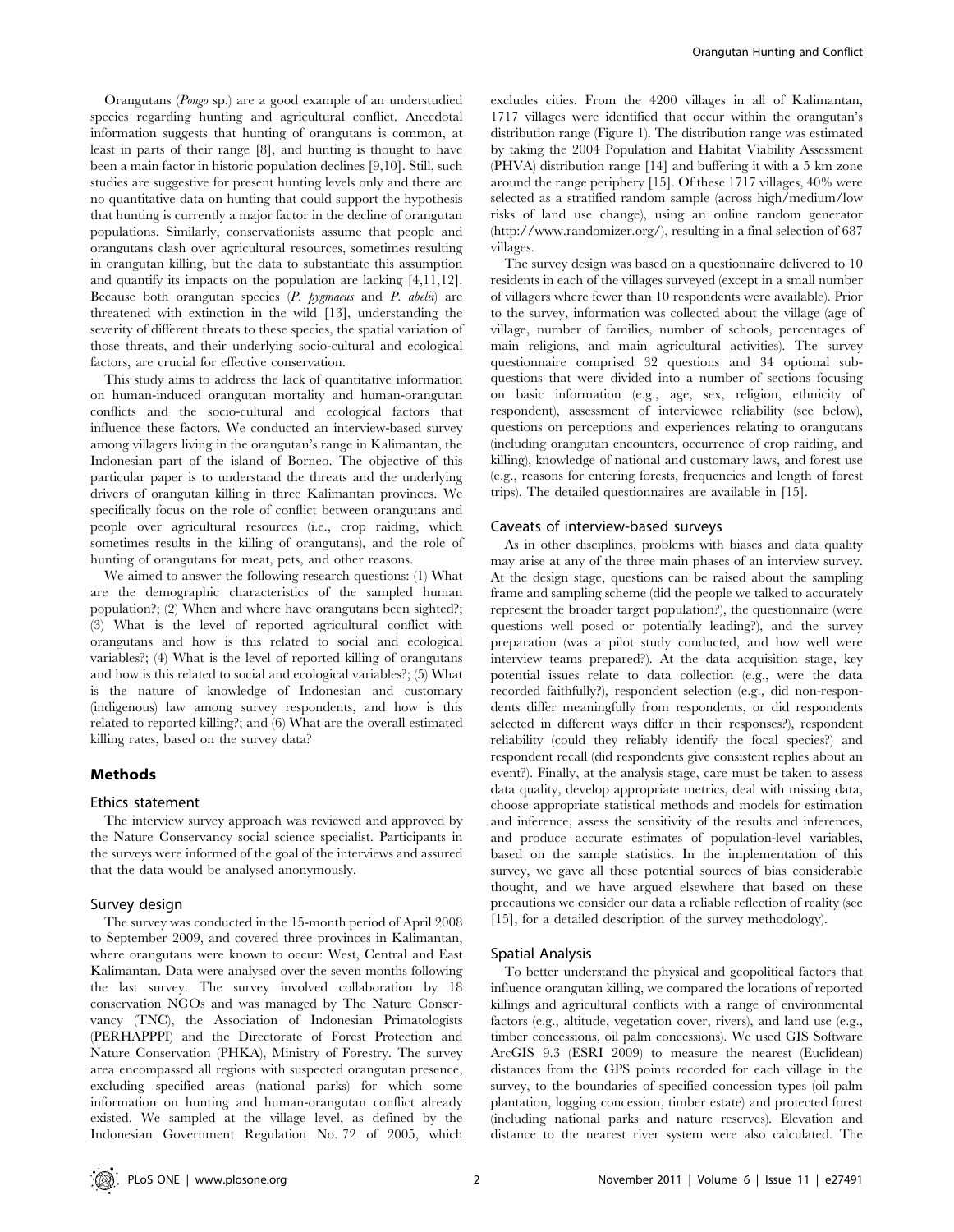

Figure 1. Potential distribution area of orangutan in Central Kalimantan (yellow), West Kalimantan (purple) and East Kalimantan (green), and the village area boundaries within these regions. doi:10.1371/journal.pone.0027491.g001

boundaries of logging concessions and timber estates were obtained from production forest distribution maps [16] and oil palm plantation boundaries were obtained from data provided by the Ministry of Agriculture [17]. Data for protected forest were obtained from provincial land use maps. We tested for spatial autocorrelation (Moran's I Index =  $-0.01$ , Z =  $-0.8$ ), suggesting that spatial autocorrelation between the variables was not statistically significant at the 5% level.

#### Missing data

The interviews resulted in many missing data, both at the individual level and village level. We recoded some variables to obtain the maximum number of full records. This included changing answers which were coded '0' or 'na' (not available) to a shared code meaning that no information was available. For example, when the question about the occurrence of agricultural conflicts  $(1 = yes; 2 = no; 3 = don't know) was answered '0' or 'na',$ we changed it to 'don't know'. We also used contextual information to change codes or fill in blanks. For example, if no answer was available to the question whether the respondent had ever killed an orangutan, but that respondent had earlier replied to never having seen one, then we assumed that the respondent had not killed an orangutan.

### Respondent reliability

The ability of a villager to reliably identify an orangutan depends on a number of factors, including having ever seen one, familiarity with other similar species, access to televised broadcasts, and so on. In this study, the reliability of a villager's responses about orangutans was determined by asking respondents to identify 9 mammal species in a set of photographs, including several locally occurring primate species: orangutan, red langur (Presbytis rubicunda, a primate of similar colour as orangutan) and Bornean gibbon (Hylobates sp.).

Analyses of issues related to orangutans were restricted to respondents who were considered to be able to reliably differentiate an orangutan from similar species, i.e., the respondent correctly identified orangutan, and also correctly identified either or both the red langur and Bornean gibbon. If the respondent failed to recognize the orangutan, or only claimed to know the orangutan but neither of the other species, he or she was classed as unreliable.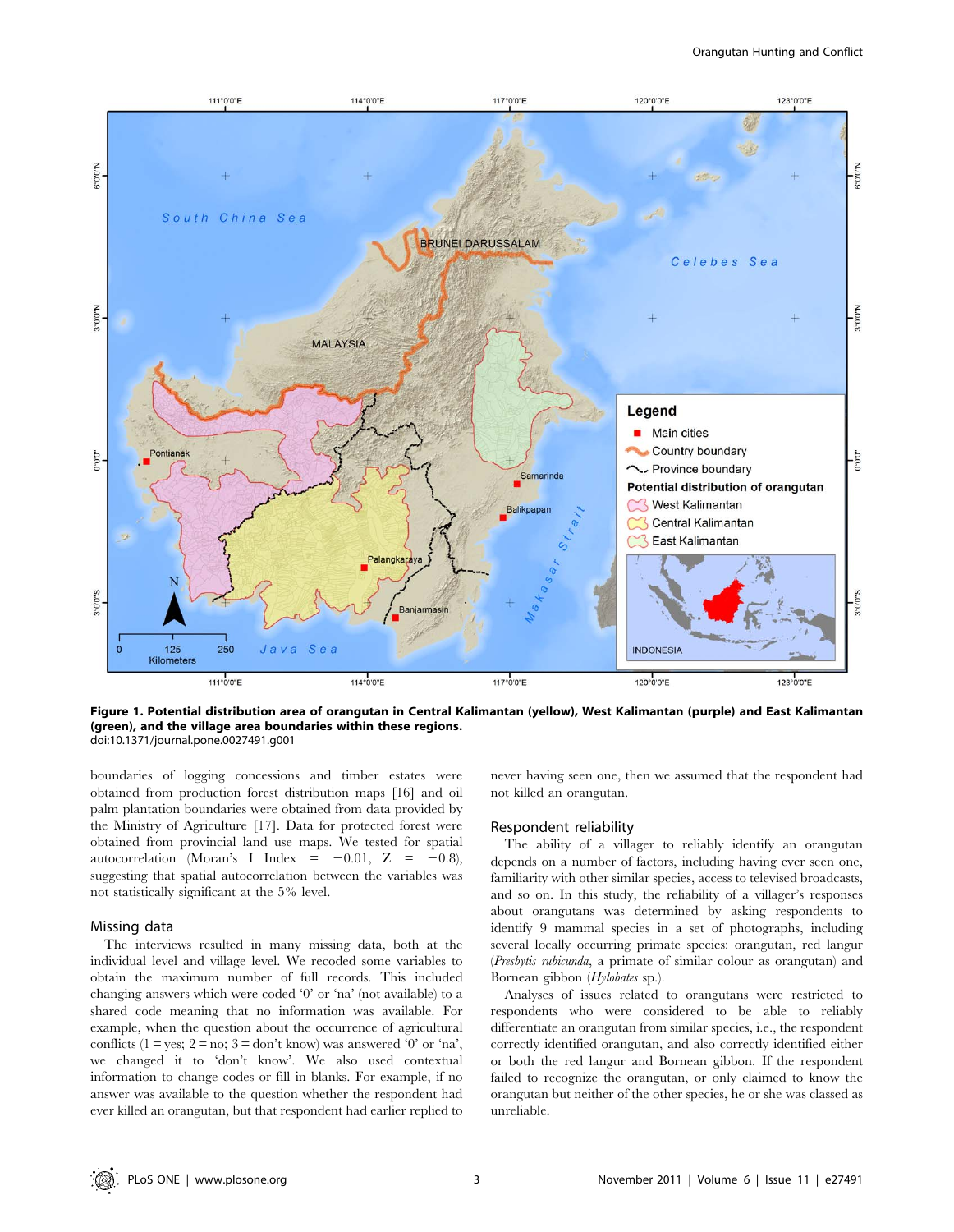Respondent reliability was also assessed by cross-validation of responses (e.g., ever have seen an orangutan and having seen one in the past year). Records with incompatible responses were omitted from the corresponding analyses.

## Statistical Methods

Two statistical approaches were used to analyse the questionnaire data. The first approach was an analysis at the village level, using multiple general and generalized linear regression models (GLM). The second approach was an analysis at the respondent level, using general and generalized linear mixed models (GLMM) in which individual responses were nested within villages, which were, in turn, nested within relevant districts/regions. Binary and multinomial responses were fitted using a logistic regression model with all explanatory variables entered. Model fit was evaluated by the deviance and likelihood ratio chi-square tests; the goodness of fit of all the reported models was statistically significant based on this test. Results of the regression analyses are reported as relative probabilities and relative risks.

The respondent-level factors in the GLM and GLMM models for analysis of conflict included age, sex and tribe group. The respondent-level factors in the models for analysis of killing included age, sex, tribe group, knowledge of customary law, knowledge of Indonesian law, total trips to the forest and primary reason for entering the forest.

The village-level factors in the GLM models included population size for each village (answered in two ways, as number of families or number of people), dominant religion for each village (based on interview data), size of a village area, population density for each village (population size per size of village area), and dominant professional occupation (based on interview data). The village-level factors in the GLMM models included number of individuals in the village, proportion of the village that was Muslim, Christian or of other religion, number of schools per family and presence/absence of the following agricultural or other businesses: oil palm, coconut, rice, rubber, cacao, pepper, vegetables, fishing, and industrial plantations or mines.

The spatial data were also analysed using generalized linear (logistic) models. Models were fitted with and without interactions.

#### Estimation of total killing rates

A range of estimates were obtained for the total killing rate in Kalimantan. The values were based on two survey questions, the first regarding the total number of animals killed by the reliable participants themselves and the second regarding the total number of animals killed in the village area in the last year. Analyses were confined to reliable respondents, after excluding obvious outliers (see Results).

Two individual-based estimates were considered: (i) the total number killed by each respondent; (ii) the average number killed per year by each respondent, which was calculated as (total number killed by respondent/respondent's age minus 13—the minimum age of respondents who reported killing an orangutan, and consistent with census age groups).

Since respondents in a village may have all reported killing(s) of the same animal(s) or different animals, two village-based estimates were considered: (i) the number reported killed in the village in the last year, summed over all respondents in the village, and (ii) the average number reported killed in the village in the last year. The first of these estimates assumes that all respondents reported about different killings and is therefore a liberal estimate of the annual killings. The second value assumes equal weighting for each villager, and is thus a conservative estimate; i.e., all villagers have equal knowledge about all orangutan killings in the village area.

Based on our experience of Kalimantan villages, the extent to which killings become widely known in a village primarily depends on the size of the village (in large villages, an orangutan killing may go largely unnoticed), and also extent of social cohesion. Because we lacked empirical data on these factors, we did not use a villagesize based correction factor.

The estimates developed above from the sampled reliable participants were extrapolated to the entire sampling frame; see [15] for details. In brief, the survey comprised a 40% sample of the 1717 villages in the sampling frame (the area hypothesised to encompass the full range of orangutan in Kalimantan; 558 villages in West Kalimantan, 976 in Central Kalimantan, 183 in East Kalimantan), stratified by high/medium/low threat of land-use change. Hence the sampling weights were based on the threat stratification and province.

For the individual-based killing rates, the sample estimates (based on 6983 respondents in 687 villages) were extrapolated to the target population in each province using weights based on the available census data for 2006 and 2008 from the Indonesian Bureau of Statistics. Since only 8 women reported killing orangutans, the target population was taken to be males aged 15 years and older. Based on the census data, 71.5% of the population was aged 15+ years (giving 557867 people in the Central Kalimantan part of the orangutan distribution range, 39620 in East Kalimantan, 234058 in West Kalimantan) and the sex ratio (male/female) was 1.09. These figures were then multiplied by 1717/687 and a further adjustment was made to account for reliable respondents. Finally, a finite population correction factor was applied to account for the large sample:  $\sqrt{(N-n)/(N-1)}$  where n is the sample size and N is the population size. The uncertainty associated with the four estimates was also calculated and expressed as 95% confidence intervals.

A number of statistical packages were used for the analyses. These included SPSS and SAS for the summary analyses, and MLWin for the multilevel analyses, which were fit as generalized linear mixed models. For all analyses, statistical significance was indicated by p-values of  $\leq 0.05$ .

#### Results

## Respondents' demography and orangutan sightings

In terms of demographics, 89% of all surveyed respondents were male and 11% were female. The majority of respondents were classified as of Dayak origin (66%; Dayak is a collective name for indigenous ethnic groups, mostly from the interior of Borneo), followed by Malay, Banjar and Kutai people who are predominantly coastal (17%), immigrants (17%; consisting of Javanese, Balinese, Buginese and others), and formerly nomadic people  $($  <math display="inline">1\%</math>; Punan and Orang Ut). Of all respondents, 2% had reside in the present village for less than 2 years and 12% for less than 10 years. 71% had resided there for at least 20 years and 27% for at least 40 years. The respondents were mainly Muslims (45%) and Christians (44%), with the Keharingan religion (which has similarities with Hinduism) an important third group, especially in Central Kalimantan.

Based on the photos of orangutans and similar looking primate species, 17% of all respondents could not reliably identify an orangutan. 13% could identify an orangutan and at least one of the other two selected species, and 70% could identify all three selected species. When categorized by ethnicity, immigrants had the largest proportion of unreliable respondents (37%), followed by Malay, Banjar and Kutai people (15%), Dayaks (13%) and Punans (<0.1%).

Among reliable respondents,  $42\%$  (n = 2086) reported that they had seen orangutans around the village. Over half of this group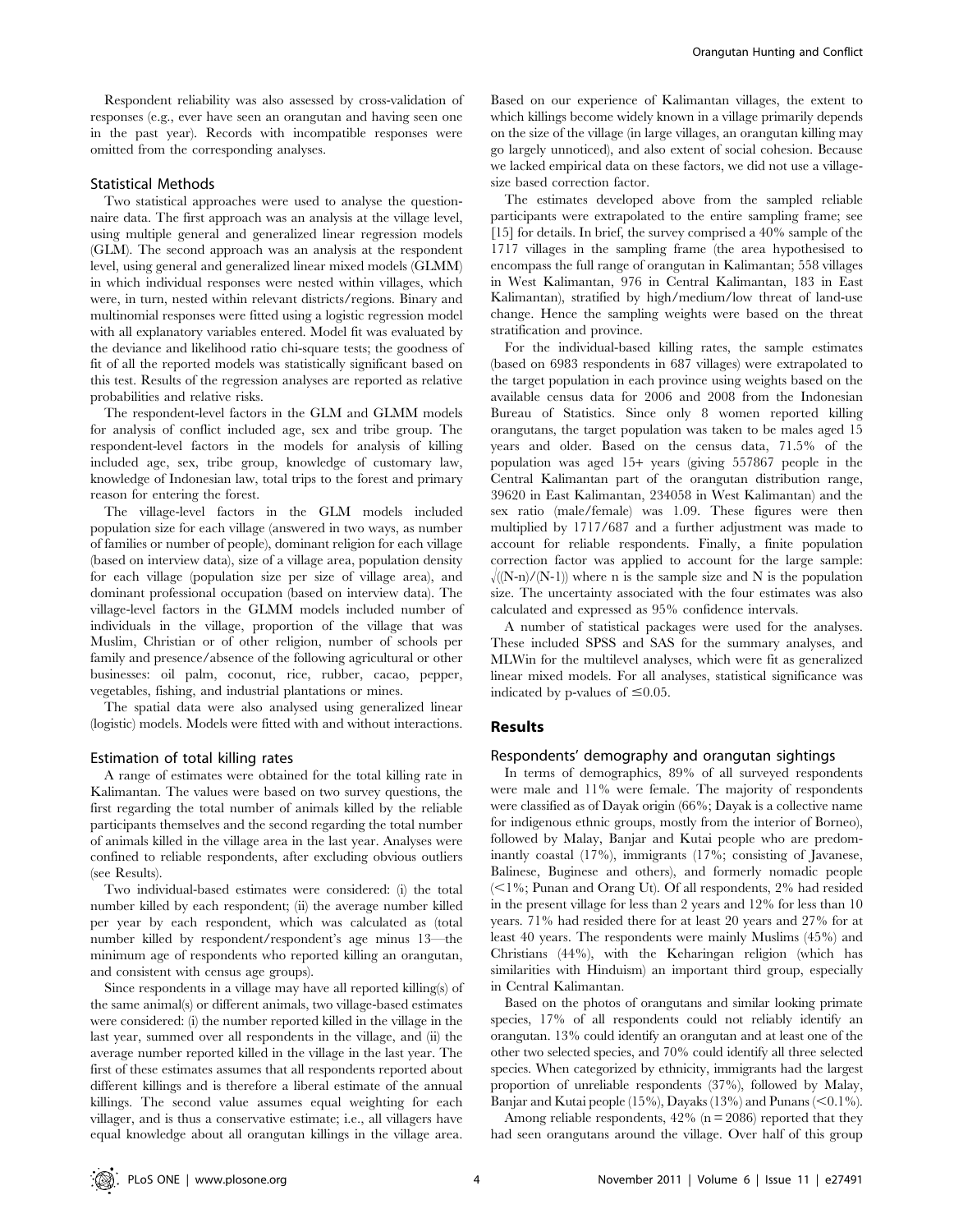(56%) said that the last sighting was more than a year ago, while 20% reported seeing one in the last month. This subgroup reported that orangutans were usually seen in the forest (78%), gardens/farms (8%), on the road (2%) and in other locations (12%). Similar percentages were obtained for reliable respondents who had seen an orangutan in the last year. The demographics of the subgroup of reliable respondents that had seen an orangutan around the village were similar to the demographics of the whole sample, with respect to gender  $(93\%$  (n = 1935) male, 7% (n = 151) female), tribal group (67% Malay, 19% coastal, 13% immigant,  $\langle 1\%$  formerly nomadic), duration of residence (1.4%  $\langle 2 \rangle$  years, 7.6%  $>10$  years, 78%  $>20$  years, 31%  $>40$  years) and religion (45% Muslim, 41% Christian, 14% other).

#### Conflict

Among reliable respondents who had seen an orangutan around the village, 15% reported that agricultural conflicts with orangutans had occurred at some time in their village. Of these respondents, 33% said this conflict had occurred frequently (every week or month), 20% once a year, and 47% rarely. The time period over which these frequencies applied was not assessed. These figures varied slightly among provinces. East Kalimantan had the highest level of any conflict (18% of reliable respondents reporting conflict) and of frequent conflict (8%). Corresponding figures were 15% and 5% for Central Kalimantan, and 12% and 1% for West Kalimantan. Crop raiding by orangutans was thus reported throughout Kalimantan, but it seems particularly severe in central East Kalimantan, eastern and western Central Kalimantan and southern West Kalimantan (Figure 2).

Respondents expressed a range of different reactions to orangutans that entered their gardens. Among reliable respondents who had seen an orangutan around the village and experienced conflict, almost half (46%) reacted by attempting to chase or scare the orangutan away, but 5% reacted by killing or trying to kill it. The remainder (49%) reported 'other' reactions. Similar percentages were found among those who had experienced conflict within the last year.

## Regression analyses of conflict

The regression analyses showed that reliable respondents are more likely to report crop raiding if the village area encompasses production areas for palm oil, rice or industrial pulp and paper plantations  $(p<0.1, 0.05, 0.001$  respectively). Some differences were also found between tribal groups. No other respondent-level



Figure 2. Crop raiding intensity in different villages across Kalimantan. High = reported conflict frequency every week; Medium = every month; Low  $=$  once a year or less frequently. doi:10.1371/journal.pone.0027491.g002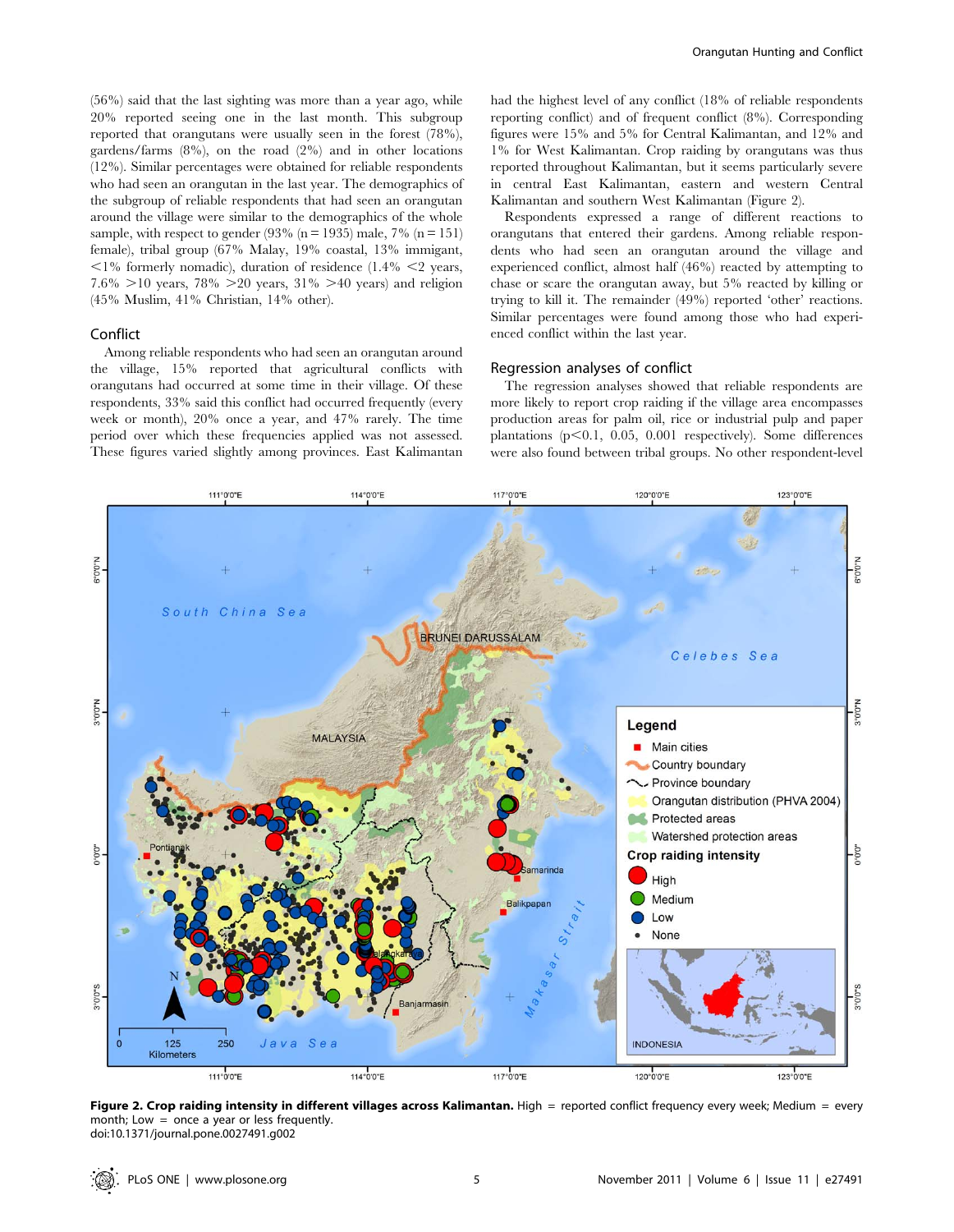nor village-level variables were significantly associated with crop raiding intensity.

For reliable respondents who had seen an orangutan around the village, the GIS data analyses revealed that the relative risk of any conflict significantly increased at lower elevations  $(p<0.001)$ , with increasing distance from a river  $(p<0.05)$ , with increasing proximity to the nearest logging concession  $(p<0.000)$ , and with increasing distance from the nearest pulp and paper plantation  $(p<0.001)$  or from protected forest  $(p<0.001)$ . This suggests that agricultural conflicts mostly occur in Kalimantan's lowlands, away from rivers, where most people live, and where orangutan habitat fragments are most likely to remain. This general picture changes at higher elevations, where higher agricultural conflict rates were observed closer to a river at higher elevations and close to a logging concession.

#### Killing

At the village level, in 179 villages out of 687 (26%) at least one reliable respondent reported that at least one orangutan had been killed at some time. In 145 villages out of 687 (21%) at least one respondent reported to have killed an orangutan. Among reliable respondents who had seen an orangutan around their village, 42% reported that an orangutan had been killed in the village at some time; 8% reported that one had been killed in the past year, 12% in the past five years and 22% more than five years ago. Among those who provided the number of orangutans that had been killed, most (73%) reported 1 animal killed, 24% reported 2 or 3 killed, and 4% reported more than three.

Among all reliable respondents who responded to the question of whether they had killed an orangutan, 232 out of 4732 (4.9%) responded 'yes'. Of these,  $2.7\%$  (n = 127) reported that they had killed 1 orangutan; 1.3% (n = 80) reported killing 2; 0.5% (n = 23) respondents reported killing between 3 and 20 orangutans; and two reported killing respectively 70 and 100 animals. Among all reliable respondents who reported that they had ever seen an orangutan around the village and who responded to the question of whether they had killed an orangutan, 160 out of 1511 (9.6%) responded 'yes'. Of these,  $4.7\%$  ( $n = 79$ ) reported that they had killed 1 orangutan,  $2.9\%$  (n = 49) reported killing 2; 31 respondents reported killing 3–20 orangutans; and one reported killing 100 animals (total killed by respondents  $= 629$  orangutans). Details of the interview with this last respondent were published elsewhere [18], suggesting that such high kills rates were restricted to hunters that specialised in killing orangutans.

The killing rates differed between the three provinces. The percentages for numbers of orangutans killed were highest in Central Kalimantan and lowest in West Kalimantan (Figure 3).



Figure 3. Reported orangutan killing in 2008–2009 in three provinces of Kalimantan. doi:10.1371/journal.pone.0027491.g003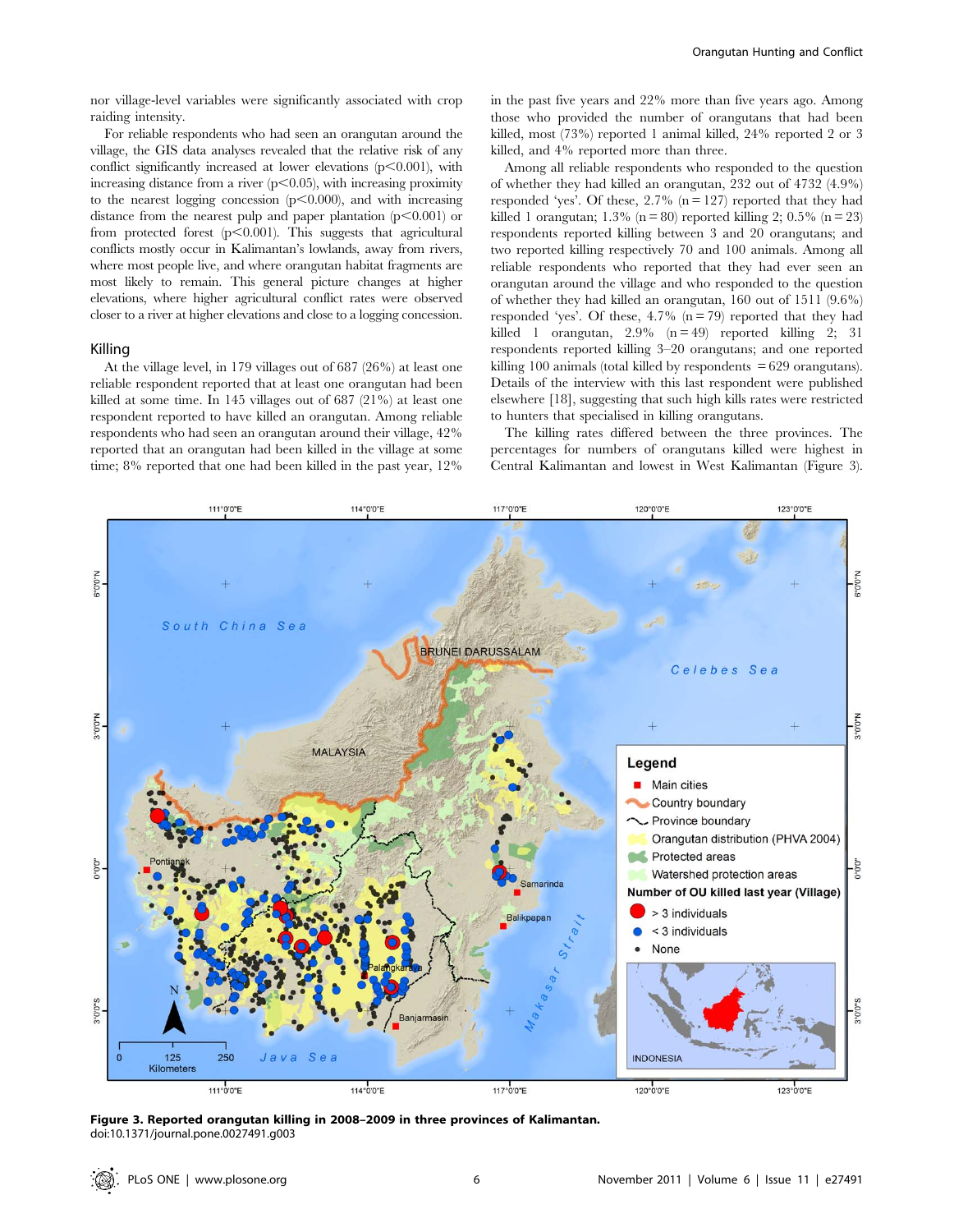The killing rate figures were lower when analysis was restricted to reliable respondents who had seen an orangutan in the last year. In this group, 26% reported that an orangutan had been killed in the village, with 4% in the past year, 7% in the past five years and 15% more than five years ago. The distribution of number of orangutans killed was the same. One in twenty (5%) reported that they themselves had killed an orangutan; 3% reported killing one orangutan, 2% reported killing 2–5, and less than 1% reported killing between 6 and 100 orangutans.

Reported reasons for orangutan killings occurring in the village (i.e., not necessarily involving the respondent), were primarily for food (54%), self-defence (14%), don't know (11%), pest of crops (10%) and other reasons (combined 11%). Very small proportions of respondents reported that killing occurred for traditional medicine, to sell baby orangutans, hunting for fun or being paid to kill. Notably, those who reported they had personally killed (an) orangutan(s) did so for an ''unknown reason'' (41%), and only 14% said they did so for food, 7% for self defence or because the orangutan was perceived as a pest, while others cited other reasons (38%).

#### Regression analyses of killing

Regression analyses of reliable respondents who had seen an orangutan around the village revealed that religion, total time spent in the forest and reason for entering the forest were significantly associated with the probability of reported killing of an orangutan. The age, sex, and ethnic background of respondents and the existence in their village of customary laws protecting orangutans were not significantly associated with killing an orangutan. The probability of reportedly killing orangutans increases significantly with increasing time spent in the forest  $(p = 0.0001)$ . Compared with those who entered the forest primarily for gathering non-timber forest products or other reasons, the probability of killing orangutans was significantly higher for respondents who entered the forest primarily for logging, hunting or mining (compared to non-timber forest products;  $p<0.01$ ).

As opposed to the occurrence of agricultural conflicts, which our geographical analysis suggested to primarily occur in lowland areas, possibly along the forest transition boundary, orangutan hunting is more concentrated in the forested upland parts of Kalimantan. Among reliable respondents who had seen an orangutan around the village, the relative risk of reported killing of an orangutan by a respondent increased with increasing elevation ( $p<0.01$ ), increasing distance from a river ( $p<0.001$ ) or forest patch  $(p<0.01)$ , and increasing proximity to a logging concession  $(p<0.01)$ . Although the relative risks associated with distance to a palm oil plantation or logging concession were not significant overall, they were significantly higher at higher elevations  $(p<0.01)$ . Similarly, the risk associated with distance to a protected forest was higher at higher elevations ( $p<0.05$ ). The killing rates associated with proximity to an oil palm plantation, logging concession or protected forest were doubled among villages at high elevations, compared with low elevations.

## Overall killing rates

Estimates of the overall rate of killing of orangutans were as follows. Based on the reported number of orangutans killed by reliable individual respondents at any time in their lives, the total number of orangutans killed per year is 2540 (95% CI 1970-3100). Based on the total number of orangutans reportedly killed around the villages in the last year, the estimated total number of orangutans killed in the last year is 1750 (95% CI 1700-1790). Based on the average of the responses in each village, the

estimated total killing rate in the last year is 785 (95% CI 750-815). We excluded the above mentioned outliers of  $>20$  reported/kills per respondent from all these extrapolations.

These results give rise to two ranges: between 750 and 1790 for the number of orangutan killed in the last year; between 1970 and 3100 for the average number of orangutan killed per year in the orangutan's 2004 distribution range in Kalimantan within the lifetime of the respondents. It is acknowledged that the killing rate and the population rate (and spatial distribution) have changed over the years, and that these cannot be definitively estimated based on the questionnaire data. However, it is still valid to state an average rate. This also implies that if the number killed per year in recent years is larger, and if the number of orangutans has decreased in this period, then the relative killing rate has increased, and has been higher in recent years than our estimated average.

## Correlation between conflict and killing

There was a highly significant association between reported conflict and killing. Among reliable respondents who had encountered an orangutan around the village,  $23\%$  (n =  $53/231$ ) of those who reported conflict also reported personally killing an orangutan, compared with a killing rate of  $7\%$  (n = 107/1440) among respondents who reported no conflict  $(\chi^2 = 55, df = 1,$  $p<0.001$ ). There was no significant difference between killing rates associated with frequency of conflict: (21% for conflict every week or month, 24% for conflict once a year or less)  $(\chi^2<1, p>0.05)$ . The same trends were observed among all reliable respondents, with reported killing rates of 4% ( $n = 167/4249$ ), 20% ( $n = 42/$ 171) and 23% ( $n = 23/79$ ) associated with no conflict, less frequent conflict and more frequent conflict, respectively. There was also a significant association between killing rates and response to conflict:  $53\%$  (n =  $10/19$ ) of the respondents who reported trying to kill an orangutan who entered their garden also reporting having killed an orangutan, compared with a killing rate of 28%  $(n = 56/303)$  among those who reported other responses (scare away, throw, other)  $(\chi^2 = 12, df = 1, p < 0.001)$ . There was no association between response to conflict (try to kill; other) and reason for killing an orangutan (pest or defence; other). Further inferences about the nature of the relationship between reported conflict and killing are difficult, since the numbers of respondents in these analyses are small and the questions did not allow substantive causal relationships to be drawn.

# Knowledge of Indonesian and customary law (indigenous law)

Customary law is the local indigenous law that may or may not exist in different tribes, whereas Indonesian law is the national law stipulating that orangutans are fully protected. In our survey, among all individuals who responded to the relevant questions (n = 6972), 15% reported that orangutans were protected under their customary laws, 53% reported that they were not protected, and 32% reported that they did not know. Most people (73%) responded that they knew that orangutans were protected under Indonesia's national law, 2% reported that they were not protected and 25% reported that they did not know. There was a highly significant association between responses about orangutan customary law and national law. Of those who reported that orangutan are protected by national law, 19% replied that orangutans are also protected by customary law; 53% replied that the species is not protected by customary law, and 28% replied that they did not know about orangutan customary law. Of those who reported that orangutans are not protected by national law, 74% reported that orangutans are also not protected by customary law and 23% reported that they do not know.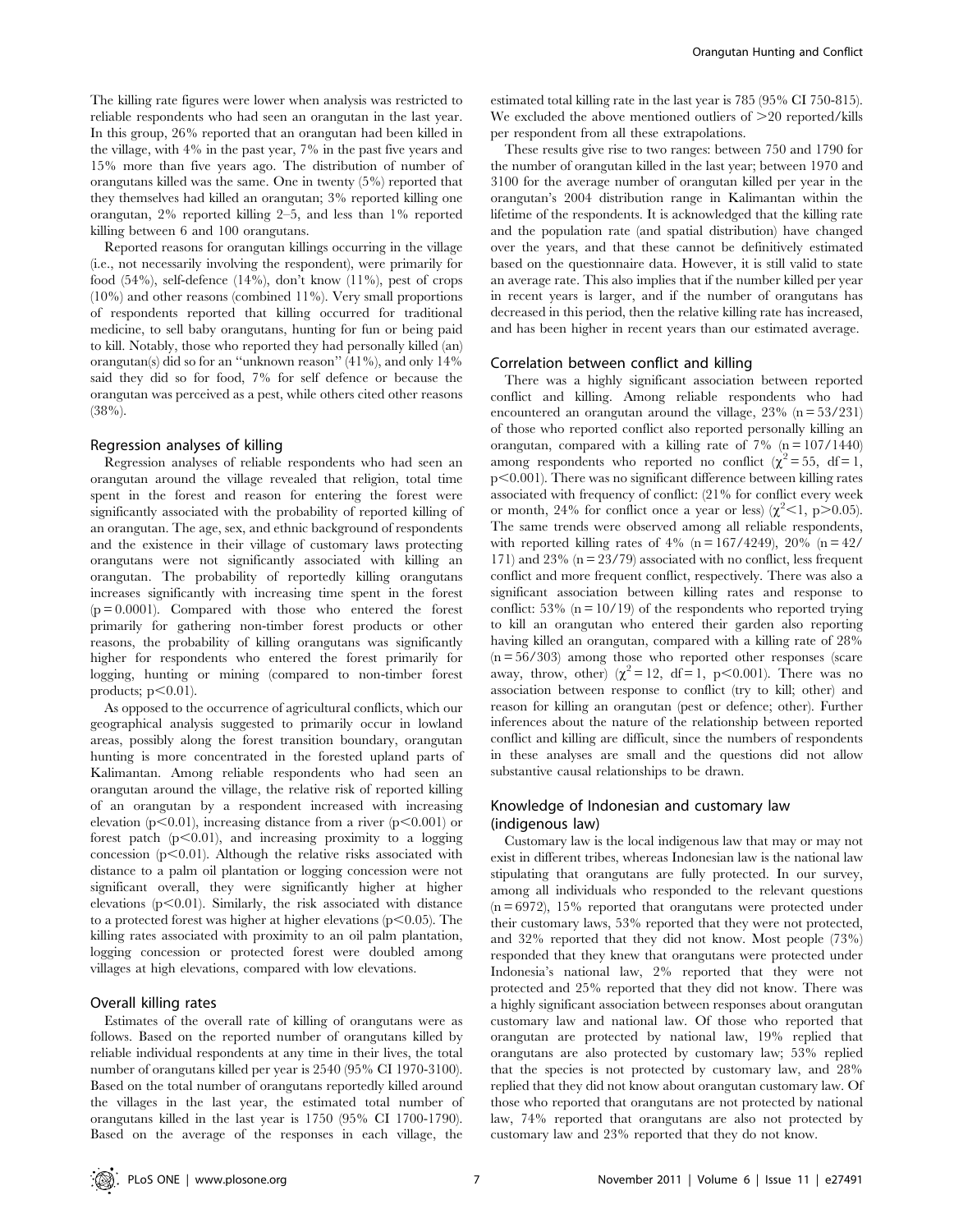Knowledge of national law differed significantly among different ethnic groups. A substantially smaller proportion of Dayak groups, and larger proportion of immigrant people, reportedly knew that orangutans are protected under the laws of the Republic of Indonesia. The proportion of respondents who reportedly did not know about national law for orangutan was largest for Punans, followed by Dayak groups, and smallest for immigrants.

Although knowledge of customary law was not significantly associated with reported personal killing of an orangutan when considered in conjunction with other variables, the two variables were highly significantly associated  $(p<0.001)$  when considered alone. Among reliable respondents who had encountered an orangutan around the village, the killing rate was much higher among those who reported that orangutans were protected by customary law (15%) compared with those who reported that they were not (10%) and those who did not know (7%). This suggests that customary laws provide little protection to orangutans, although we note that the associations do not necessarily imply causal relationships. In contrast, in the same group of respondents, the killing rate was much lower among those who reported that orangutans were protected by Indonesian law (8%) compared with those who reported that they were not (19%) and those who did not know (13%).

## Discussion

Limitations of the study results arising from potential biases have been addressed by Meijaard et al. [15], but we briefly reiterate the main points. Possible bias due to excluding unreliable responses was shown to be insubstantial. Interviewer bias was also shown to be controlled. Interviewer bias was controlled by training and the possibility of interviewers inventing data was taken into account. Respondent bias was addressed in four ways, including analysis of the precision of responses regarding the location of reported sightings, comparison of responses within and between villages, evaluation of responses to overlapping questions with different timeframes and variation in villagers' responses within villages to questions about orangutans. With regard to the last of these, there was greater consistency in responses that no orangutan had being killed in the village than claims about killing. While some of this inconsistency was related to age and length of residence in the village, and while it may also point to lack of information flow (i.e. the killing of an orangutan does not become known to everyone), it may alternatively imply that killing is misreported by individual respondents. This social desirability bias may be negative (leading to under-reporting), possibly due to knowledge that killing of orangutans is illegal, or positive (leading to over-reporting) if respondents are inclined to boast about killing or if they perceive that positive responses are related to good hunting skills or knowledge of the forest. We are also aware of incomplete recall over longer time frames [19,20], but think that our confidence intervals and two different approaches to estimating killing rates sufficiently capture this bias. As with all surveys, it is difficult to quantify the possible magnitude of this bias overall, let alone disentangle the contributions of the direction of the bias. Further evaluation would require a follow-up validation survey, which was not undertaken in this study.

Our study suggests that although only a small proportion of respondents reported that human-orangutan conflict exists, the implication of this conflict is important. There is scientific consensus that orangutan population decline has mostly been associated with the loss of habitat [8,21,22,23]. While this is true, so far we have not really addressed the implication of the loss of habitat and the potential conflict that results. Our data suggest that

conversion of forests to other land uses can result in orangutans entering villagers' gardens and raiding crops. This form of direct conflict can result in killing. Killing can also arise for other reasons, including hunting for food, or more rarely to obtain orangutan babies for the pet trade, to use orangutan parts for medicinal purpose, because people were scared, or because people were paid to hunt orangutans (this was rarely reported, but respondents may have been more reluctant to disclose this, and its prevalence remains unknown). In this study, killing incidence was highest among villagers who regularly entered the forest for logging or hunting. This finding has important implications for policymakers and law enforcements. Awareness raising for orangutan conservation needs to be targeted in general at communities that live in close proximity to orangutan habitat, and especially those groups that are most likely to hunt orangutans.

Our results showed that respondents are more likely to report crop raiding if the village area encompasses production areas of palm oil, rice or industrial forest plantations. The highest rates of conflict were reported in East Kalimantan Province. Although this province has a higher total forest cover compared to the other two provinces, high rates of conflict occur in an area that was mostly deforested in the 1980s, but still contains orangutans in a matrix of pulp and paper as well as oil palm plantations and a few remaining stands of degraded forest [24]. More detailed work is needed to determine exactly in which areas the killings and conflicts occur; there are reports of high killing rates in several oil palm plantations in the region (Y. Rayadin, pers. comm. to EM). Across the provinces, the incidence of killings is highest in Central Kalimantan, a province that has the largest population of orangutans [25], and high rates of land-use change from forest to agriculture [26]. Overall, our data suggests that humanorangutan conflict and killings are most prominent in southeastern and south-western Central Kalimantan, southern and northern West Kalimantan, and a small area in East Kalimantan. Northern West Kalimantan is generally an area with high deforestation rates and rapid plantation development, and especially in the part of the province which was once an area of very high orangutan densities [9], very little natural forest habitat remains. It is likely that the few remaining orangutans often encounter people, thus leading to high killing and conflict rates.

The estimated annual and total killing rates of orangutans and their spatial patterns are highly worrying. Orangutans are killed throughout Kalimantan in numbers that appear far above maximum take off rates for viable populations. Population viability studies of orangutans suggest that if annual mortality of females is higher than 1% then populations will go extinct [27]. We do not have data that distinguish between killings of male or female orangutans, but we assume that the ratio is about 1:1. It could be biased towards females, which are smaller than males and often accompanied by juvenile orangutans, a possible target for the pet trade, but it could also be biased towards unflanged males which are more likely to leave their natal population and roam widely. This would suggest that between 375 and 1550 females were killed in the year prior to the study. On a total population of some 42500 animals in Kalimantan [25], this would imply annual female take off rates between 0.9 and 3.6%. These mortality rates caused by hunting alone are higher than the theoretical maximum mortality for population viability, suggesting that unless they can be reduced most Kalimantan populations will go extinct. The potential biases mentioned at the start of the Discussion may impact on the estimated conflict and killing rates. Although the magnitude of the under- or over-estimation is unknown, based on the analyses undertaken in this paper and in [15], we argue that the relative size of this uncertainty is small compared with the uncertainty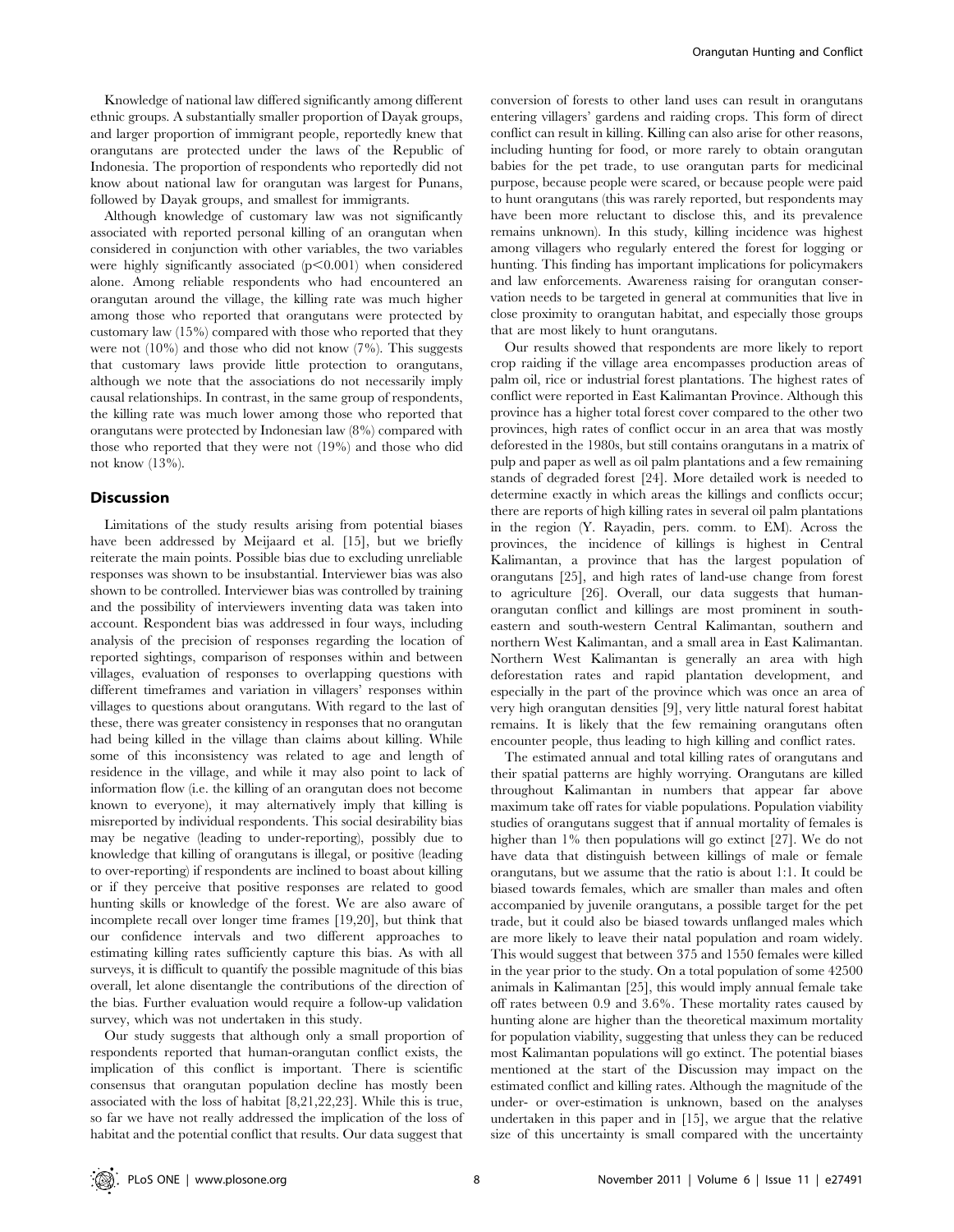already incorporated in the reported ranges for the estimates of the number of orangutans killed in the last year and the number killed per year.

The spatial analysis of conflict and killing suggests complex relationships. Overall, conflict and killing occur throughout Kalimantan, but with hotspots in particular areas. These hotspots seem to be influenced by land use and proximity to forest, with the highest killing rates in relatively intact forests at higher altitude. How these patterns interact with socio-cultural factors remains unclear, but the data suggest that no orangutans outside Kalimantan's protected areas are safe. They are either threatened by habitat degradation and deforestation, or they are threatened by ongoing hunting within their forest habitats. Unless effective countermeasures are implemented, we anticipate further killings in the near future. There is a great urgency to address this situation strategically.

To develop effective awareness and law enforcement campaigns, we need to understand the reasons for the killings and the demographic and socio-ecological characteristics of the people who kill orangutans. This is important, because, despite evidence that social factors are important in human-wildlife conflict, they are often ignored in conflict studies [7]. Our data show a conflicting result between perceived reasons for killing an orangutan in general and reasons for personally killing an orangutan. While the primary general reason that respondents gave for killings (in general) was for food, the reasons given by individuals who had killed orangutan themselves were quite varied, ranging from accidents, tree fell (because of logging), caught in traps, source of food, etc. These differences may arise because people who killed an orangutan may know that the species is protected by law; hence their answer became ambiguous when they were asked directly about this issue. Follow up surveys should consider the use of complementary methods such as randomized response technique (RRT), designed for investigating sensitive behaviours (e.g., [28]).

Our results show that killing is associated with ethnicity, religion, reason for entering the forest, and perception of the orangutan as a pest or personal threat. This suggests that antikilling measures could be targeted to specific groups with specific messages and approaches. For example, if religious affinity is an important factor it might be an idea to channel messages on conservation law and ethics through religious institutions. Importantly, even though many orangutans appear to be killed every year, most people never kill one, and most that do have killed only one or a few orangutans in their lifetimes. This suggest that most people who kill may do so opportunistically, and it might

## References

- 1. McShane TO, Hirsch PD, Trung TC, Songorwa AN, Kinzig A, et al. (2011) Hard choices: Making trade-offs between biodiversity conservation and human well-being. Biol Conserv 144: 966–972.
- 2. Hoffmann M, Hilton-Taylor C, Angulo A, Bohm M, Brooks TM, et al. (2010) The impact of conservation on the status of the world's vertebrates. Science 330: 1503–1509.
- 3. Leadley P, Pereira HM, Alkemade R, Fernandez-Manjarrés JF, Proença V, et al. (2010) Biodiversity Scenarios: Projections of 21st century change in biodiversity and associated ecosystem services. CBD Technical Series no. 50. Montreal, Canada: Secretariat of the Convention on Biological Diversity. 132 p.
- 4. Campbell-Smith G, Simanjorang HVP, Leader-Williams N, Linkie M (2010) Local attitudes and perceptions toward crop-raiding by Orangutans (Pongo abelii) and other nonhuman primates in Northern Sumatra, Indonesia. Amer J Primat 72: 866–876.
- 5. Hartter J, Goldman A, Southworth J (2010) Responses by households to resource scarcity and human-wildlife conflict: Issues of fortress conservation and the surrounding agricultural landscape. J Nat Conserv 19: 79–86.
- 6. Nijman V, Nekaris KAI (2010) Effects of deforestation on attitudes and levels of tolerance towards commensal primates (Cercopithecidae) in Sri Lanka. Int J Pest Manage 56: 153–158.

be relatively easy to convince people that such killings are no longer socially acceptable. Targeting hunting through media campaigns might be effective because it may not take that much to stop people from making those kills.

Our results also show that when other factors were taken into account, knowledge of customary law was not significantly associated with killing an orangutan, meaning that the existence of the law and the knowledge of its existence is not effective in protecting orangutan, even though in the past such taboos appear to have been stronger [8]. This conclusion was supported by independent analysis of killing and knowledge of customary law: the killing rate was found to be 50% higher among those who reported that such a law existed, compared with those who reported that such a law did not exist. In contrast, knowledge of Indonesian law was associated with lower killing rates: those who knew of the law reported a killing rate less than half that of those who said they did not know of this law. Note that this observation does not of itself imply a causal link between knowledge of laws and killing rates.

The overall message of our result is that killing is a major threat to orangutans in Kalimantan. This threat adds to habitat loss, the other main cause of orangutan population decline. Like other human wildlife conflict [29,30], we need to address this situation institutionally and legally and at the same time work directly with the communities and land managers to stop the killings. Importantly, our study has revealed important spatial, demographic and socio-ecological factors associated with killing that can be used to target this work more effectively.

## Acknowledgements

We thank Peter Kareiva and Robert Lalasz for their help in writing and structuring this manuscript, three anonymous reviewers for providing detailed and constructive input for improving our manuscript, the Directorate of Forest Protection and Nature Conservation of the Indonesian Ministry of Forestry for supporting our study, and the Association of Indonesian Primatologists (PERHAPPI) for coordinating the studies. We are most grateful to our many respondents for taking the time to discuss with us their views on conservation in Kalimantan.

## Author Contributions

Conceived and designed the experiments: KM SSUA AN EM. Performed the experiments: DB YH KM SSUA AN AT DPrasetyo NN LC MA FA INGA DA AD EE PG TPI KK CM CWPP YP DPuspitasari MSWP AR HR JS DS MS NA HW JAW EM. Analyzed the data: DB YH KM HW JAW EM. Contributed reagents/materials/analysis tools: YH KM HW JAW EM. Wrote the paper: DB YH KM EM.

- 7. Dickman AJ (2010) Complexities of conflict: the importance of considering social factors for effectively resolving human-wildlife conflict. Anim Conserv 13: 458–466.
- 8. Rijksen HD, Meijaard E (1999) Our vanishing relative. The status of wild orangutans at the close of the twentieth century. Dordrecht, The Netherlands: Kluwer Academic Publishers. 480 p.
- 9. Meijaard E, Welsh A, Ancrenaz M, Wich S, Nijman V, et al. (2010) Declining orangutan encounter rates from Wallace to the present suggest the species was once more abundant. PloS ONE 5: e12042.
- 10. Goossens B, Chikhi L, Ancrenaz M, Lackman-Ancrenaz I, Andau P, et al. (2006) Genetic signature of anthropogenic population collapse in orang-utans art. no. e25. PLoS Biol 4: 285–291.
- 11. Hockings K, Humle T (2009) Best Practice Guidelines for the Prevention and Mitigation of Conflict between Humans and Great Apes. Gland, Switzerland: IUCN SSC Primate Specialist Group.
- 12. Campbell-Smith G, Campbell-Smith M, Singleton I, Linkie M (2011) Raiders of the lost bark: Orangutan foraging strategies in a degraded landscape. PloS ONE 6 e20962.
- 13. IUCN (2010) IUCN Red List of Threatened Species. Version 2010.2. www. iucnredlist.org. Downloaded on 24 August 2010.